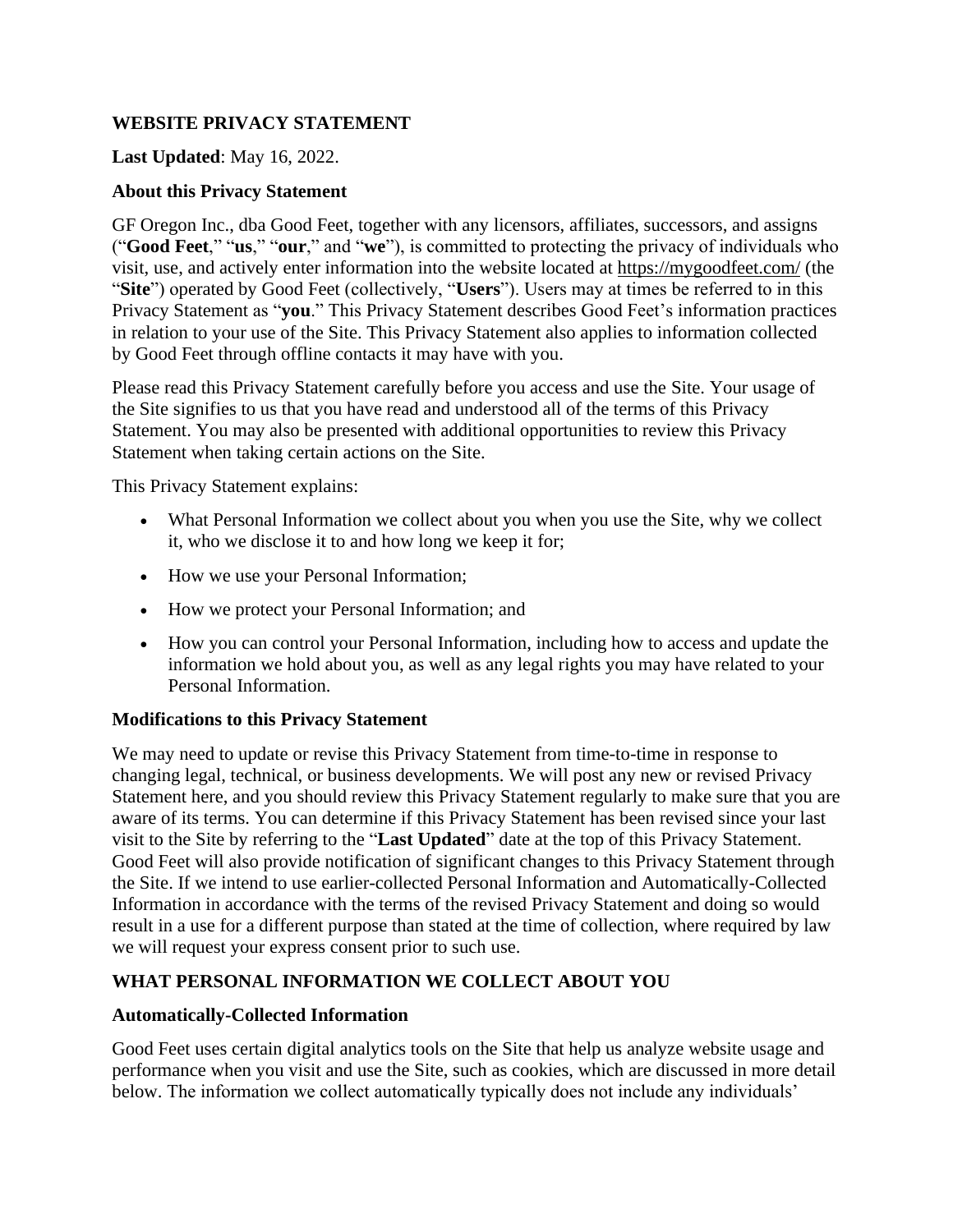names or contact information. Rather, as you navigate and browse the Site, these analytics tools automatically collect and store information about your visit to and use of the Site, such as: the date and time of your visit, the duration of your visit, the type of browser and browser language you use, your Internet Protocol ("IP") address, mobile device ID, type of computer or other operating device used, the actions you take on the Site (such as the web pages viewed and the links clicked), the website(s) (if any) from which you linked to the Site, and the website(s) you visit after visiting the Site. All such information is referred to in this Privacy Statement as "**Automatically**-**Collected Information**," and may be considered Personal Information depending on applicable privacy laws.

This Automatically Collected Information allows us to better understand the visitors to the Site, where they come from, and what content on the Site is of interest to them. It also helps us to maintain the security and operation of the Site. We only ever use this Automatically Collected Information for our internal analytics purposes, to diagnose problems with our servers, and to improve the quality, performance, and functionality of the Site.

# **Personal Information Provided by Others**

Good Feet may obtain Personal Information from other third-party sources, including our customers and business partners, as well as publicly and commercially available sources. We may combine the information we receive from these third-party sources with information that we collect from you or automatically collected information from your device, as described above, in order to provide the Site and our services to you and other customers.

# **HOW WE USE YOUR PERSONAL INFORMATION**

As described above, you may voluntarily provide Personal Information to us in several ways. PLEASE NOTE THAT YOU DO NOT HAVE TO PROVIDE US WITH YOUR PERSONAL INFORMATION TO BROWSE THE SITE, AND YOU ARE NEVER UNDER ANY OBLIGATION TO PROVIDE YOUR PERSONAL INFORMATION. However, if you do not provide your Personal Information, you may not be able to use certain features of the Site to interact with us. When you do provide us your Personal Information, you indicate to us your understanding that we will use that information to fulfill the purposes identified herein in accordance with the terms of this Privacy Statement and to store your information on our servers located in the United States. You understand that your Personal Information may be subject to the laws of the United States, and that it may be accessible to governments, tribunals, law enforcement and regulatory agencies in the United States.

### **Use of Personal Information and Automatically-Collected Information Generally**

We also may use both Personal Information and Automatically-Collected Information to help diagnose problems with the Site, to analyze statistical use patterns and demographic data, and to improve our services. We may use your Personal Information and Automatically-Collected Information to customize and tailor your experience using the Site, displaying content we think you might be interested in and according to your preferences.

# **COLLECTION AND USE OF AUTOMATICALLY-COLLECTED INFORMATION**

As described above, Good Feet uses commonly-used information-gathering tools, such as cookies, to collect Automatically-Collected Information as you navigate the Site. Good Feet also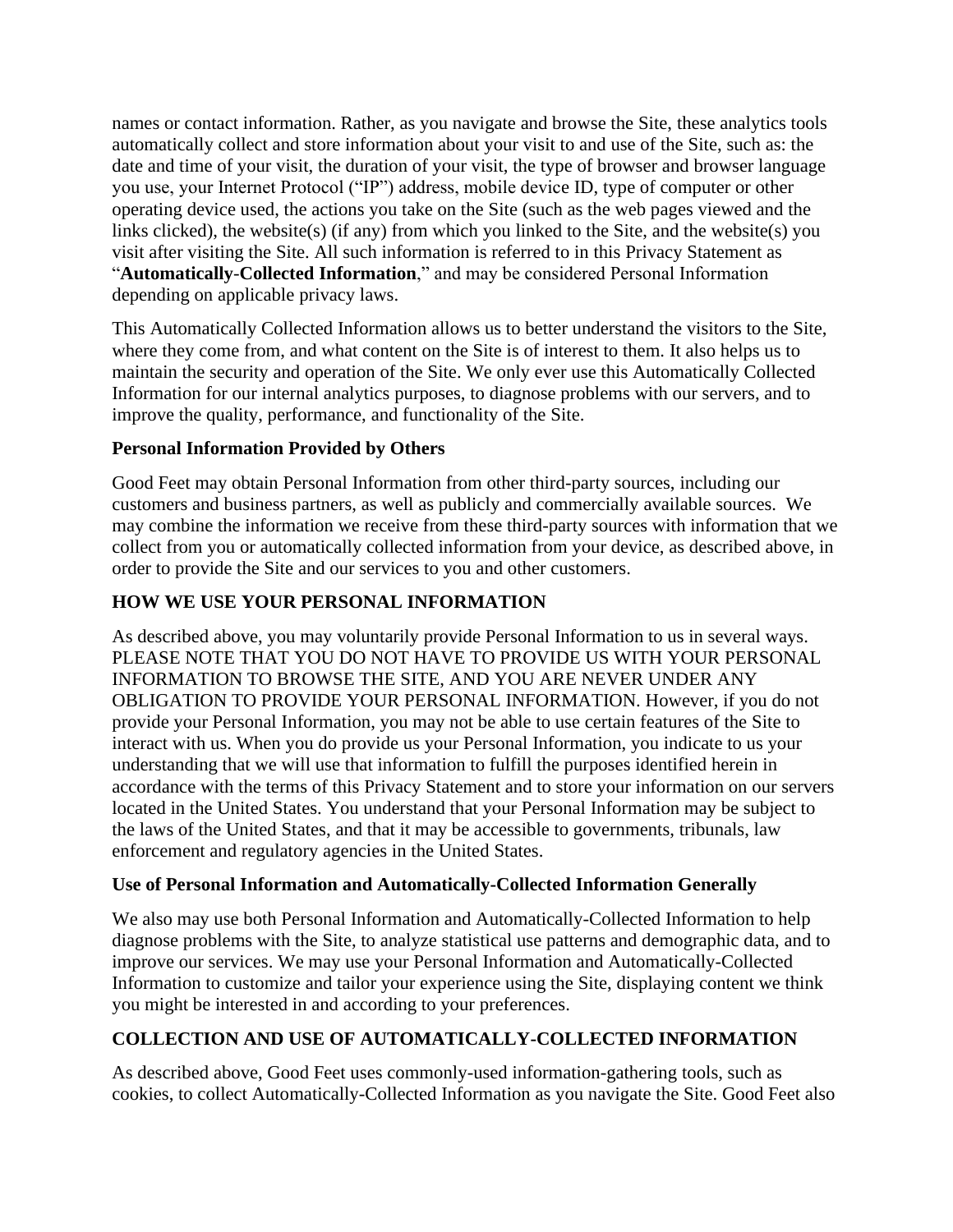uses Automatically-Collected Information to operate and improve the Site, including to analyze what Users are looking at most frequently so we can recognize and deliver more of the desired features and services. This section describes in further detail the types of Automatically-Collected Information Good Feet may collect and how Good Feet may use this Automatically-Collected Information.

# **Cookies**

The Site uses "cookies" to make your interactions with the Site easy and meaningful. When you visit the Site, our servers send a cookie to your computer or device. The cookie is placed on your computer or device hard drive, and it assigns your computer or device a unique, random number that acts as a sort of anonymous ID. Standing alone, cookies do not personally identify you; rather, a cookie identifies the computer or device used to access the Site. A cookie cannot read data off of your hard drive. Unless you choose to identify yourself to us, such as by responding to a promotional offer or filling out a web form, you remain anonymous to Good Feet when browsing the Site; in other words, the cookie alone does not enable us to identify you personally.

Most browsers automatically accept cookies, but you can disable the acceptance of cookies at any time by changing the preferences in your browser. Most browsers also allow you to change the settings to require that the browser notify you when you receive a new cookie. Please refer to your browser for information on how to disable and control cookies. Information about managing cookies in commonly used browsers is available online from [www.allaboutcookies.org.](http://www.allaboutcookies.org/) If you disable your web browser's ability to accept cookies, you will be able to browse the Site, but you may not be able to successfully use certain features of the Site.

### **Third Party Analytics**

We use third-party services, including Google Analytics, to track and analyze your Site activity, as well as to track websites you visit after using the Site. In order to gather this Automatically-Collected Information, we use a Google Analytics cookie on the Site. When you visit the Site, Google Analytics automatically collects information from you through the use of Google's analytics IDs, and Google provides some of this information to us. An analytics ID is a specific string of numbers and letters (often called a "character string") that is assigned to your computer or device but does not name you. The analytics ID allows Google to track usage data of the Site, such as date and time of visit, duration of visit, Site traffic patterns, "clickstreams," other similar information about your use of the Site, the type of web browser used, the operating system/platform you are using, your IP address, the websites that referred or linked you to the Site, and your CPU speed. Google Analytics does not share the analytics ID assigned to your computer or device that you use to access and use the Site. Google Analytics provides information about the use of the Site to us in aggregate form (i.e., data about many Site users combined and not just about you). Some of this data might include the regional location of Site users, but again, this data will be in aggregate (and not individual) form. We rely on this aggregate data to inform us how users are using the Site and to help us improve the Site.

### **Social Media Widgets**

Some pages of the Site include social media features, such as "buttons" or "widgets". If you use these features they may collect which page you are visiting on the Site, and may set a cookie to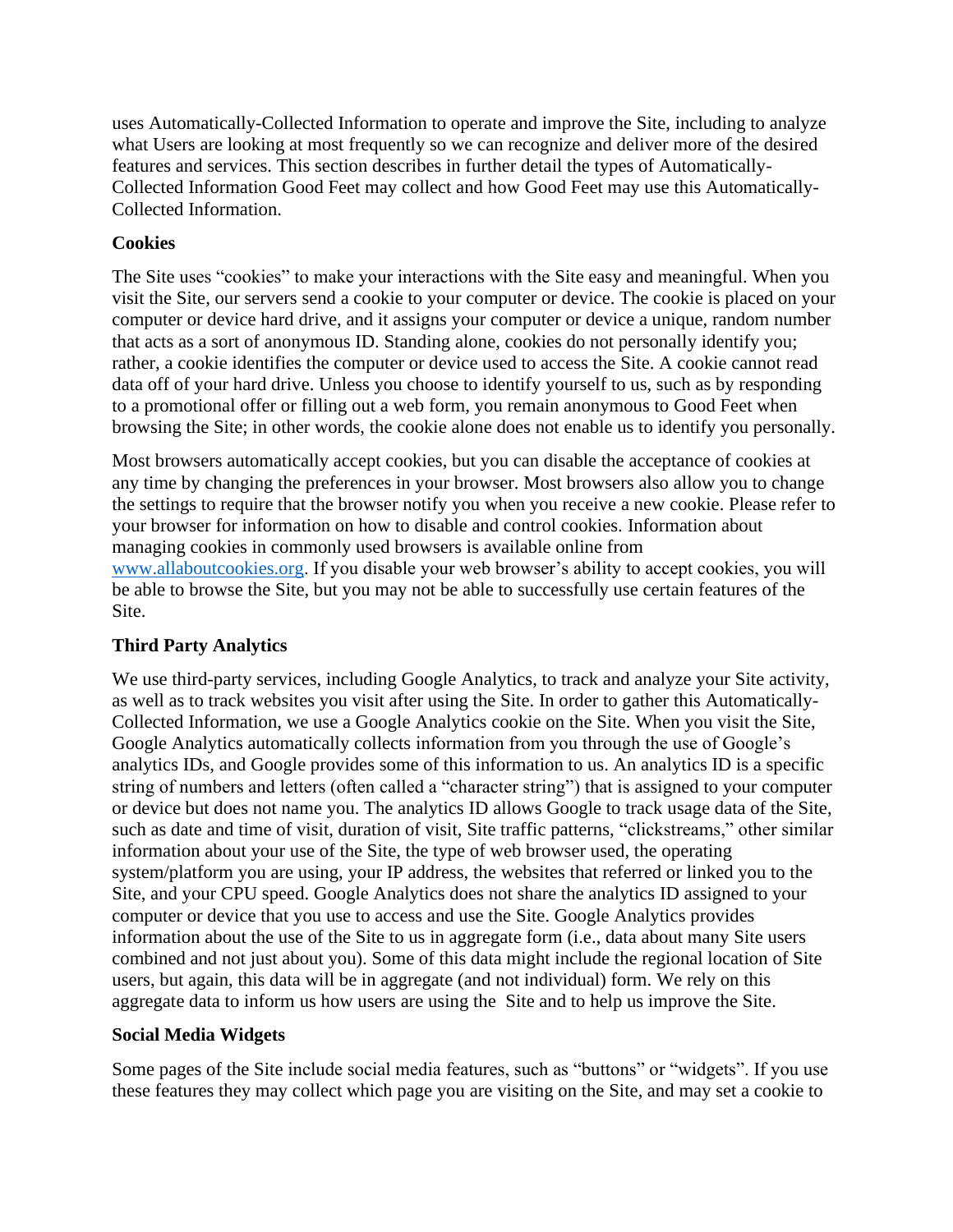enable the feature to function properly. Social media features and widgets are either hosted by a third-party or hosted directly on the Site. See the *Social Media Features* section under the heading *How We Share the Personal Information We Collect*, below, for more details about your interactions with these features on our Sites.

# **HOW WE SHARE THE PERSONAL INFORMATION WE COLLECT**

Good Feet may share your Personal Information in the manners described in this section. In addition, we may also share aggregated Automatically-Collected Information that has been deidentified or otherwise rendered anonymous without restriction.

### **Third-Party Service Providers**

Good Feet may disclose, or allow access to, your Automatically Collected Information to third party service providers to perform certain services for us, including:

- To perform certain marketing activities on our behalf, such as through promotional email campaigns, social media interactions, and other digital marketing technologies;
- To perform website analytics services, as described above in this Privacy Statement; and
- To provide other services relating to the operation of the Site (such as hosting, data storage, and security).

Good Feet does not sell Personal Information to any third parties. Rather, any disclosure of Personal Information to third party service providers is solely to enable the service provider to perform the requested services on our behalf. These third-party service providers are not authorized to use your information received from us in any way, including for their own marketing efforts, other than for the purpose of providing a service on our behalf, and are required to keep the information confidential.

### **Merger, Acquisition, or Sale**

We may transfer any and all Personal Information and Automatically-Collected Information to a third party if Good Feet is involved in a merger, acquisition, reorganization, restructuring, or other sale or transfer of all or any portion of its assets or business, whether as a going concern or as part of bankruptcy, liquidation, or similar proceedings in which information of Users is among the assets transferred. In this event, we will, if allowed, use reasonable efforts to notify you when your Personal Information and Automatically-Collected Information is transferred to any third party under this paragraph by posting such notice on the Site and/or by contacting you via the Personal Information you have provided us, if any. In the event of a transfer of Personal Information as described in this section, we will instruct the third party recipient that absent your permission to do otherwise it may only use your Personal Information covered by this Privacy Statement in accordance with this Privacy Statement, even after the transfer. However, following such transfer we cannot guarantee or enforce that any such third-party will abide by Good Feet's instruction, and any new information you provide after the transfer will likely be subject to a new policy, and you should review that policy.

### **Required by Law**

Notwithstanding anything to the contrary in this Privacy Statement, Good Feet reserves the right to disclose your Personal Information and Automatically-Collected Information, without your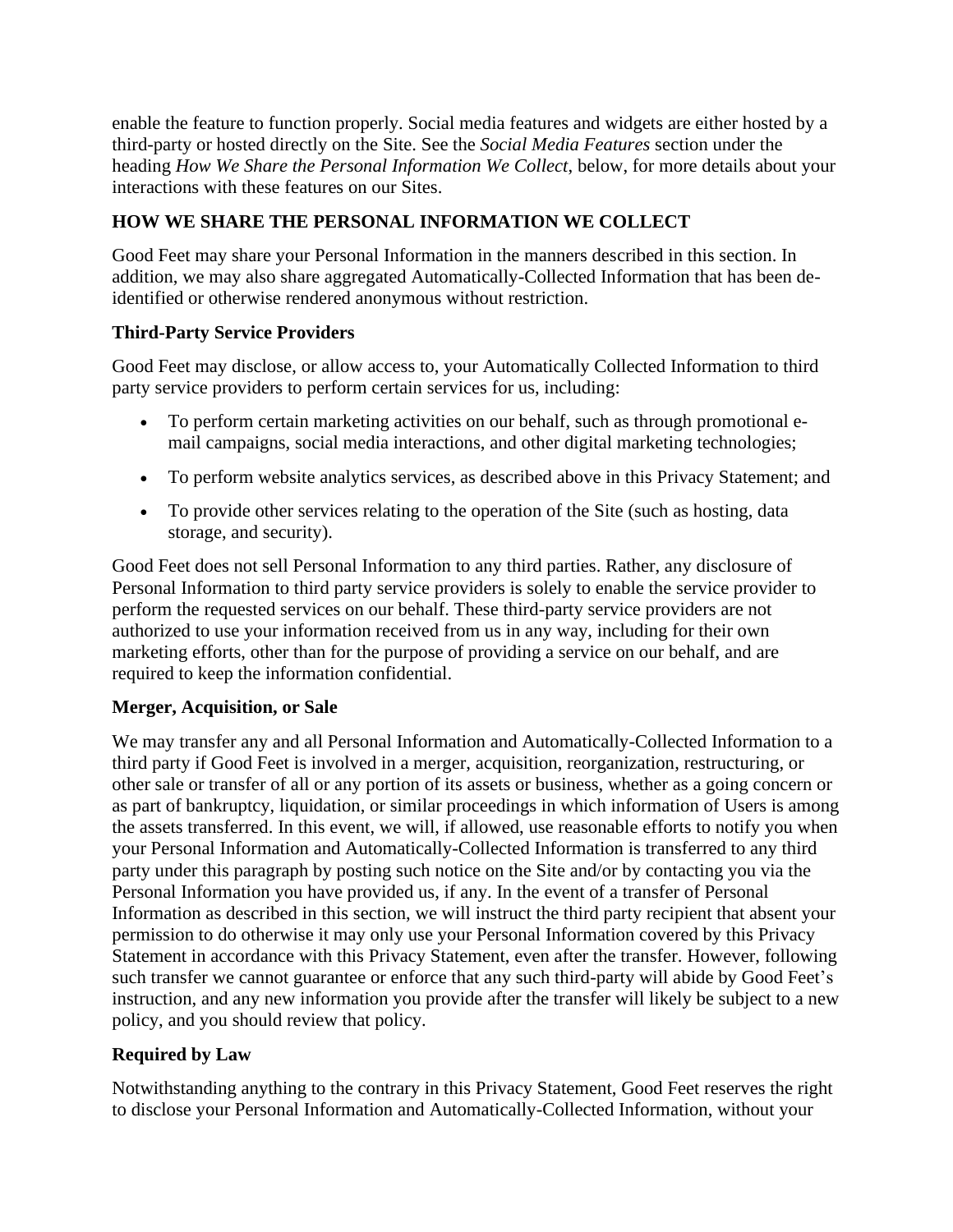consent and without additional notice to you, if we reasonably believe we are required by law, rule, regulation, judicial proceeding, court order, subpoena, or similar legal process to do so; if we reasonably believe that disclosure is necessary to protect, establish, or exercise our rights or property, or to defend against legal claims; or if we reasonably believe that disclosure is necessary to protect our other Users or our employees, property, or business, or to take action regarding illegal activities or suspected fraud.

# **Social Media Features**

As described above, we provide certain social media features on the Site. These features might require us to implement cookies, plug-ins, or application programming interfaces (APIs) provided by such social media platforms to facilitate the communications and features. When you provide us with information through these platforms, the information you provide is also collected and processed by the social media platform you are using, and any collection and processing thereby is performed subject to and in accordance with the privacy statements of such social media platforms, over which Good Feet has no responsibility or control. Please be aware that by choosing to use any third party social media platform or choosing to share content or communications with any social media platform, any Personal Information you provide in conjunction with such use may be collected and processed by the designated social media platform. We cannot control any policies or terms of such third party platforms. As a result, we cannot be responsible for any use of your information or content by a third party social media platform, which you disclose at your own discretion. We encourage you to review the privacy policies and practices of any social media platforms prior to use.

# **ACCESSING, CORRECTING AND UPDATING YOUR INFORMATION; YOUR RIGHTS REGARDING YOUR INFORMATION**

### **Access, Review, and Modification of Information; Deleting Information**

Site Users may access, update, change, or request we delete their Personal Information via the information provided in the "Contact Us" section below. Upon receipt of your request to delete or to change your Personal Information, we will use commercially-reasonable efforts to remove your existing Personal Information from our databases, but see the Section entitled "Retention and Storage" below regarding why we may retain some information. Please note that all features of the Site may not function properly if we remove any or all of your Personal Information.

### **Your Rights Regarding Your Personal Information**

If you are based in certain jurisdictions, you may have certain rights in relation to the Personal Information we hold about you. These may include the right to request to:

- Access details related to the Personal Information Good Feet has collected about you, for example the categories of Personal Information collected, the sources of those categories, the business or commercial purposes for collecting Personal Information, any third parties with whom Personal Information is shared, and the specific pieces of Personal Information collected about you;
- Rectify any incorrect or incomplete Personal Information we hold about you
- Delete, restrict, or remove the Personal Information we hold about you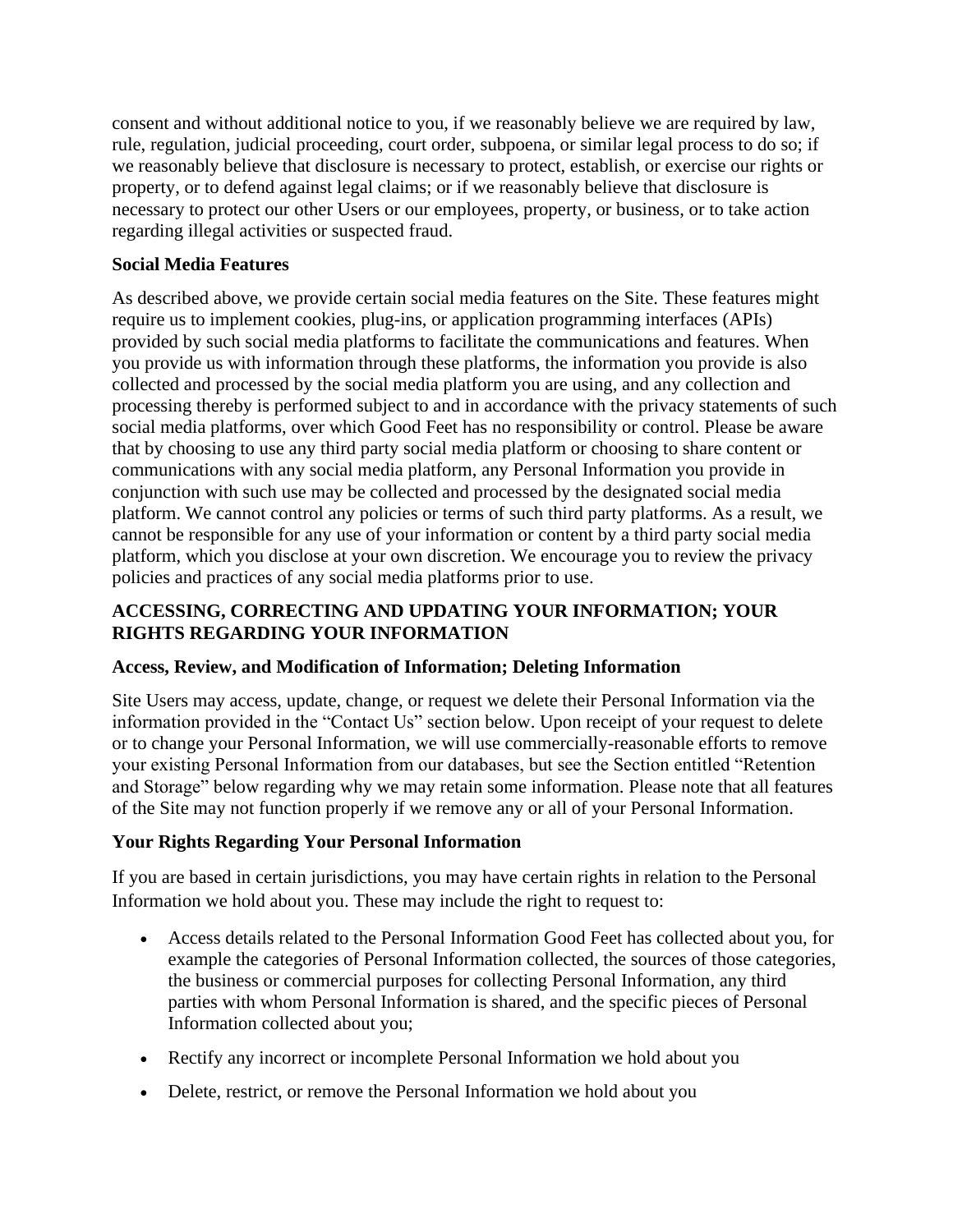- Transfer the Personal Information we hold about you to another party; or
- Object to the sale of your Personal Information (please note that Good Feet does not currently sell Personal Information, nor has it sold any Personal Information in the preceding 12 months).

We will attempt to respond to your requests within one month and free of charge. Please note that with regard to all these rights, we reserve the right to:

- Verify your identity in order to process the request, or request further information for this purpose;
- Refuse your request based on the exemptions set out in any applicable data protection laws; and
- Charge you a reasonable administrative fee for any repetitive, manifestly unfounded, or excessive requests.

If we refuse your valid request to exercise any of these rights which you may have, we will state the reasons for our refusal and allow you to challenge our decision. If we have shared your Personal Information with others, we will inform them about your request where possible. If you ask us, where possible and lawful to do so, we will also tell you with whom we shared your Personal Information so that you can contact them directly. If you wish to exercise any data protection rights that are available to you under your local data protection laws then please send your request via the "Contact Us" section provided below and we will act upon your request in accordance with applicable data protection laws.

### **SECURITY OF COLLECTED INFORMATION**

Good Feet uses commercially-reasonable physical, electronic, and administrative security measures to assist in protecting against the loss, misuse, and unauthorized alteration of Personal Information that is under our control. Unfortunately, no data storage system, or system of transmitting data over the Internet or wireless network, can be guaranteed to be 100% secure, and no security system can prevent all security breaches. As a result, we do not and cannot guarantee the security of our servers or any Personal Information or Automatically-Collected Information provided to us in connection with your use of the Site or when you interact with us.

### **DO NOT TRACK**

The Site does not track your online activities over time or across third-party web sites or online services, and so does not respond to browser "Do Not Track" signals. As described in this Privacy Statement, the Site may contain links to other sites or services not owned or operated by Good Feet. These websites may set cookies that obtain information about the fact that a web browser visited the Site from a certain IP address. Good Feet does not and cannot control whether such third-party sites collect any Personal Information from you if you navigate to these sites from the Site.

### **RETENTION, STORAGE AND REMOVAL**